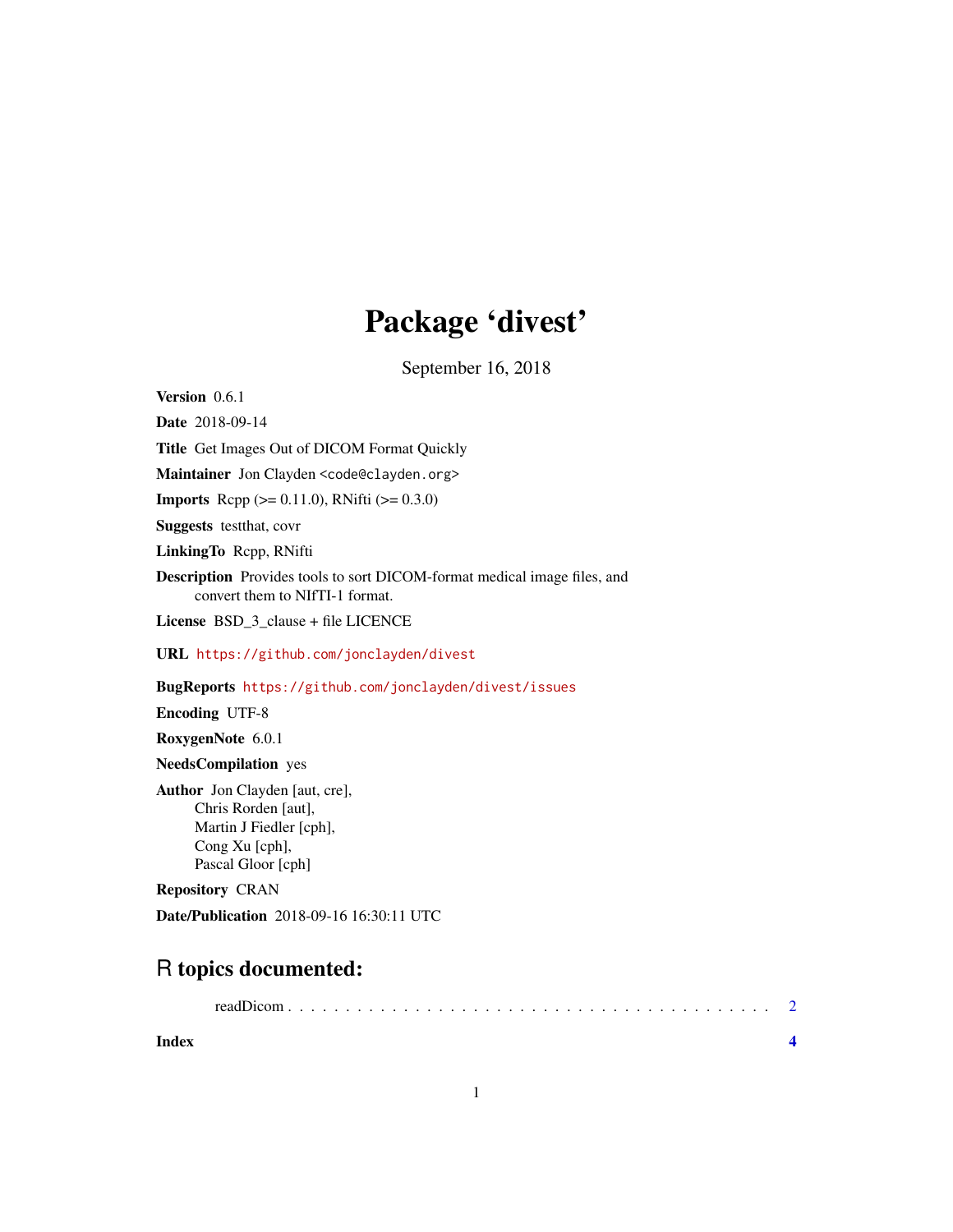#### Description

These functions are R wrappers around the DICOM-to-NIfTI conversion routines provided by dcm2niix. They scan directories containing DICOM files, potentially pertaining to more than one image series, read them and/or merge them into a list of niftiImage objects.

#### Usage

```
readDicom(path = ".", subset = NULL, flipY = TRUE, crop = FALSE,
  forceStack = FALSE, verbosity = 0L, labelFormat = "T%t_N%n_S%s",
  interactive = base::interactive())
sortDicom(path = ".", forceStack = FALSE, verbosity = @L,
  labelFormat = "T%t_N%n_S%s", nested = TRUE, keepUnsorted = FALSE)
scanDicom(path = ".", forceStack = FALSE, verbosity = @L,
  labelFormat = "T%t_N%n_S%s")
```
#### Arguments

| path        | A character vector of paths to scan for DICOM files. Each will examined in turn.<br>The default is the current working directory. readDicom (only) will accept paths<br>to individual DICOM files, rather than directories. Alternatively, for readDicom<br>and sortDicom, a data frame like the one returned by scanDicom, from which<br>file paths will be read. |
|-------------|--------------------------------------------------------------------------------------------------------------------------------------------------------------------------------------------------------------------------------------------------------------------------------------------------------------------------------------------------------------------|
| subset      | If path is a data frame, an expression which will be evaluated in the context of<br>the data frame to determine which series to convert. Should evaluate to a logical<br>vector.                                                                                                                                                                                   |
| flipY       | If TRUE, the default, then images will be flipped in the Y-axis. This is usually<br>desirable, given the difference between orientation conventions in the DICOM<br>and NIfTI-1 formats.                                                                                                                                                                           |
| crop        | If TRUE, then dcm2niix will attempt to crop excess neck slices from brain im-<br>ages.                                                                                                                                                                                                                                                                             |
| forceStack  | If TRUE, images with the same series number will always be stacked together as<br>long as their dimensions are compatible. If FALSE, the default, images will be<br>separated if they differ in echo, coil or exposure number, echo time, protocol<br>name or orientation.                                                                                         |
| verbosity   | Integer value between -1 and 3, controlling the amount of output generated dur-<br>ing the conversion. A negative value will suppress all output from dcm2niix<br>except warnings and errors.                                                                                                                                                                      |
| labelFormat | A sprintf-style string specifying the format to use for the final image labels.<br>See Details.                                                                                                                                                                                                                                                                    |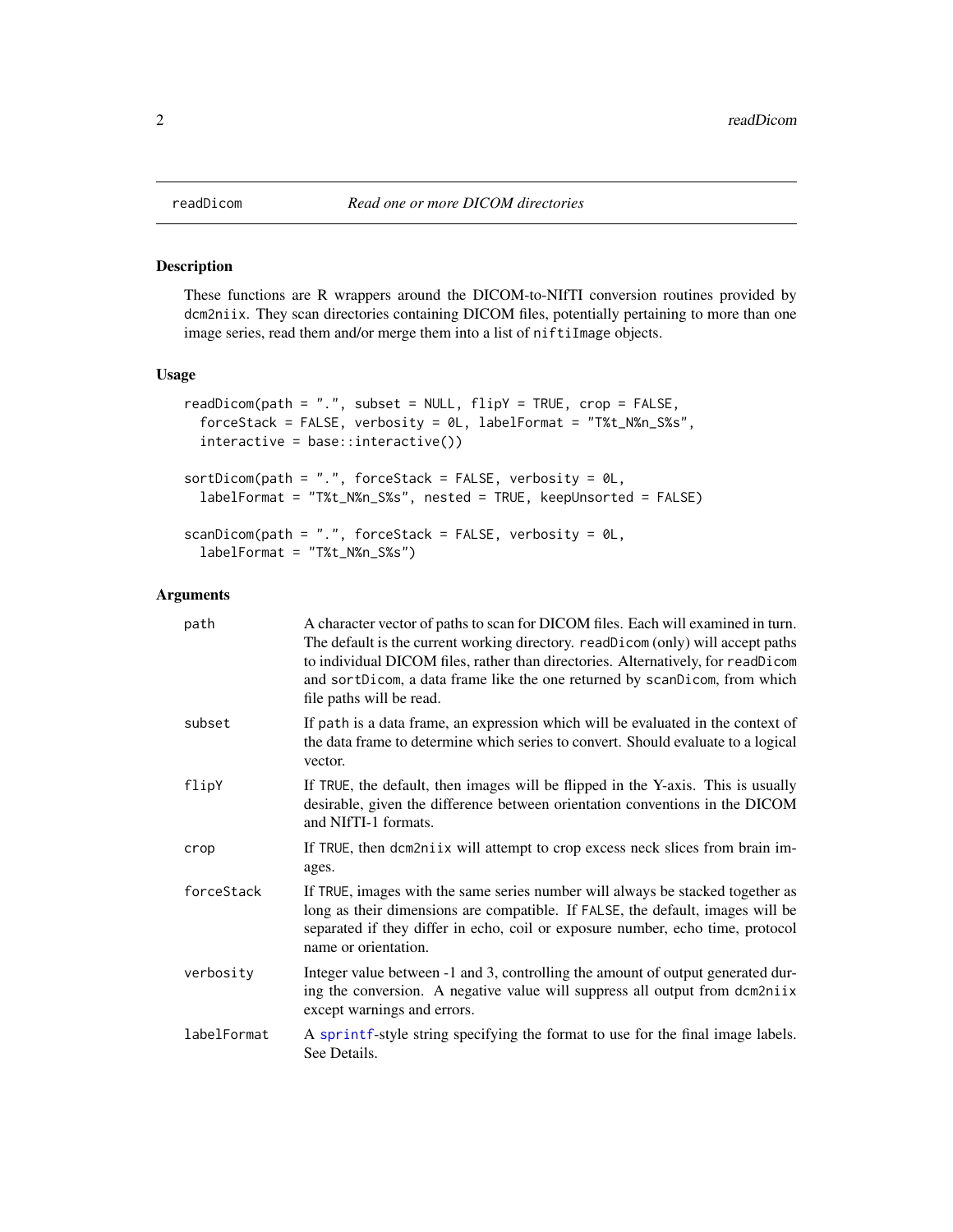#### readDicom 3

| interactive  | If TRUE, the default in interactive sessions, the requested paths will first be<br>scanned and a list of DICOM series will be presented. You may then choose<br>which series to convert.                                                                      |
|--------------|---------------------------------------------------------------------------------------------------------------------------------------------------------------------------------------------------------------------------------------------------------------|
| nested       | For sortDicom, should the sorted files be created within the source directory<br>(TRUE, the default), or in the current working directory (FALSE)?                                                                                                            |
| keepUnsorted | For sort Dicom, should the unsorted files be left in place, or removed after they<br>are copied into their new locations? The default, FALSE, corresponds to a move<br>rather than a copy. If creating new files fails then the old ones will not be deleted. |

#### Details

The scanDicom function parses directories full of DICOM files and returns information about the acquisition series they contain. readDicom reads these files and converts them to (internal) NIfTI images (whose pixel data can be extracted using as.array). sortDicom sorts the files into subdirectories by series, but does not convert them.

The labelFormat argument describes the string format used for image labels and sorted subdirectories. Valid codes, each escaped with a percentage sign, include a for coil number, c for image comments, d for series description, e for echo number, f for the source directory, i for patient ID, l for the procedure step description, m for manufacturer, n for patient name, p for protocol name, q for scanning sequence, s for series number, t for the date and time, u for acquisition number and z for sequence name.

#### Value

The readDicom function returns a list of niftiImage objects, which can be easily converted to standard R arrays or written to NIfTI-1 format using functions from the RNifti package. The scanDicom function returns a data frame containing information about each DICOM series found. sortDicom is called for its side- effect, and so returns NULL.

#### Author(s)

Jon Clayden <code@clayden.org>

#### Examples

```
path <- system.file("extdata", "raw", package="divest")
scanDicom(path)
readDicom(path, interactive=FALSE)
```